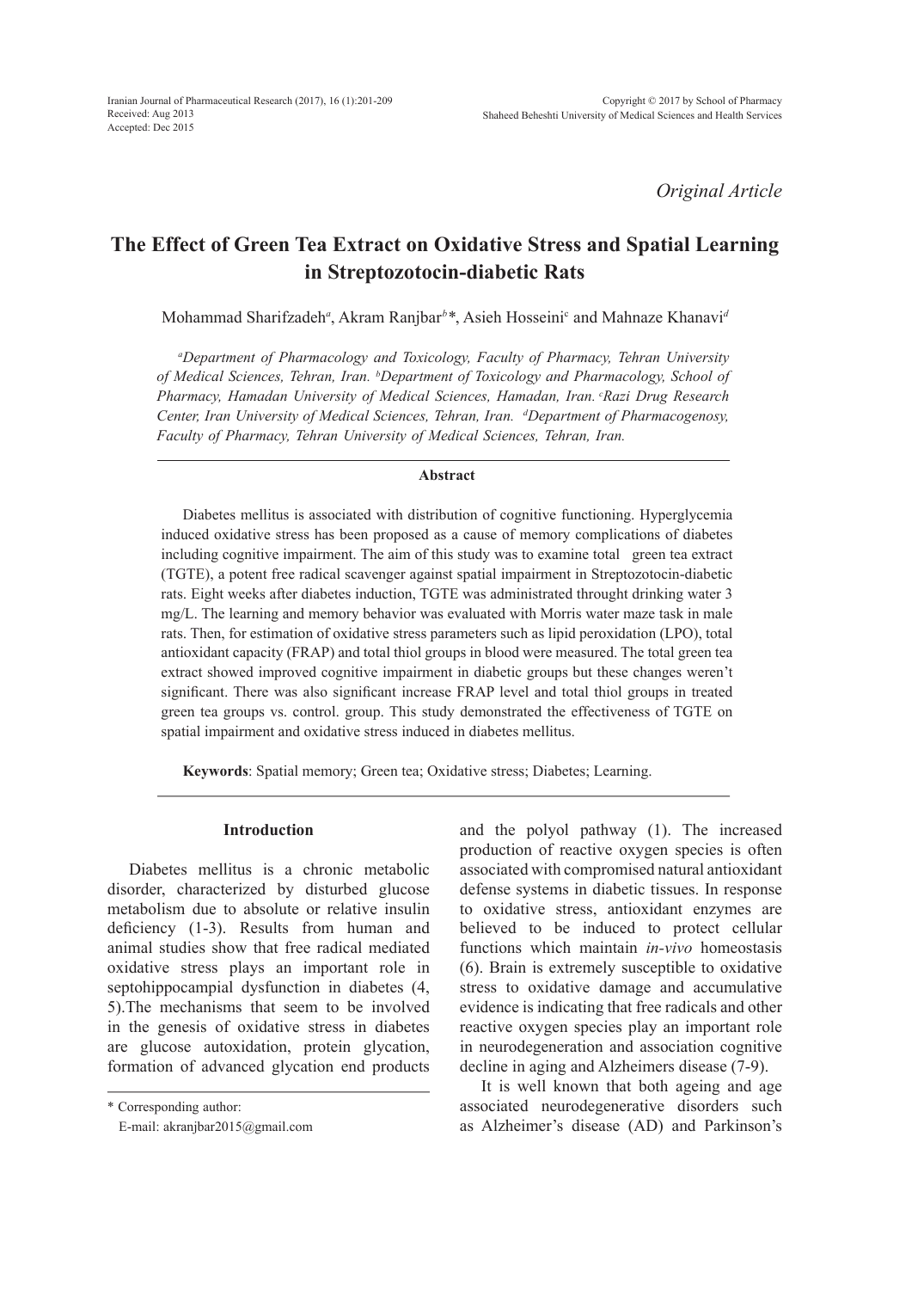disease are associated with varying degrees of cognitive impairment, which can cause significant morbidity (10). Free radicals and the oxidative stress neuronal changes which mediate these behavioral effects (11).

Mild to moderate impairments of cognitive functioning have been reported in patients with diabetes mellitus (DM) (12, 13). Previous evidence suggests that the hyperglycemia is the major "toxic" effect in the development of diabetic end-organ damage to brain in Type I and Type II diabetes (14). Diabetic patients may express cognitive deficits in young adults, but can be quite marked in the elderly (15). Recent epidemiological studies even report relation between diabetes and dementia: cognitive deficits are also reported in animal models of diabetes. Streptozotocin (STZ) diabetic rats develop learning deficits which can be prevented, but not fully reversed, with insulin treatment (16). The pathogenesis of cerebral dysfunction in diabetes has not been fully elucidated (17). It has been therefore proposed that antioxidant drugs could be used to prevent or to treat age-associated cognitive decline an AD (18).

Green tea *(Camellia sinensis* L.) is a beverage that is popular worldwide and possess many pharmacological effects, such as anti-mutagenic, anti-proliferative, anticarcinogenic properties, and, more important for our purposes, neuroprotective in models of degenerative disorders . These properties are thought to be mediated by the green tea polyphenols (GTP), the four main components of which are (-)-epigallocatechin gallate (EGCG), (-)-epicatechin gallate (ECG), (-)-epigallocatechin (EGC), and (-)-epicatechin (EC) (19-22).

Green tea derived products are mainly extracts of green tea in liquid or powder form varying in the proportion of polyphenols (45- 90%) and caffeine content (0.4-10%) (23, 24). Epidemiologic observation and laboratory studies have indicated that polyphenolic compounds present in the tea may reduce the risk of various illnesses, including cancer, diabet and coronary heart disease (25, 26). The green tea polyphenols have been shown to possess potent antioxidant activity that is several folds higher than that of Vitamin C and E (27). Therefore in the present study we have investigated the effect of total green tea extract (TGTE) on oxidative damage and spatial cognition in streptozotocininduced diabetic rats.

#### **Experimental**

# *Materials and methods Plant Materials*

The leaves of *Camellia sinensis* L. (Theaceae) were purchased from the market in September 2006. Voucher specimen has been deposited at the Herbarium of the Faculty of Pharmacy, Tehran University of Medical Sciences, Tehran, Iran.

### *Plant Extraction*

Dried and finely powdered aerial parts (1000 g) were extracted with methanol 80% ( $3 \times 5$  L) at room temperature for 4 weeks. After removal of the solvent in vacuuo at 50 ˚C, the residue (300 g, 30%, w/w) was stored at 4  $\degree$ C in sealed vials until usage.

# *Chemicals and drugs*

Dithiononitrobenzoic acid (DTNB), Tris base, 1,1,3,3′-tetraethoxypropane (MDA), 2-thiobarbituric acid (TBA), trichloroacetic acid (TCA), n-butanol, 2,4,6-tripyridyl-s-triazine (TPTZ), from Merck Chemical Co. (Tehran), Streptozotocin Sigma Chemical Co and Green tea were used in this study.

### *Animals and experimental design*

Male albino rats of Wistar strain weighing approximately 250–300 g obtained from from the Pasteur Institute of Iran, were used throughout this study. They were maintained at an ambient temperature of  $25 \pm 2 \cdot C$  and 12/12 h of light– dark cycle. The experiments were conducted according to the ethical norms approved by Ethics Committee Guidelines.

The experimental animals were divided into four groups; each group contained 8-10 animals: (i) control rats; (ii) green tea treated control rats; (iii) diabetic rats; (iv) green tea treated diabetic rats. Diabetes was induced by a single intraperitoneal injection of streptozotocin (60 mg (kg body weight)−1) dissolved in 0.2 mL of normal saline. Then days after streptozotocin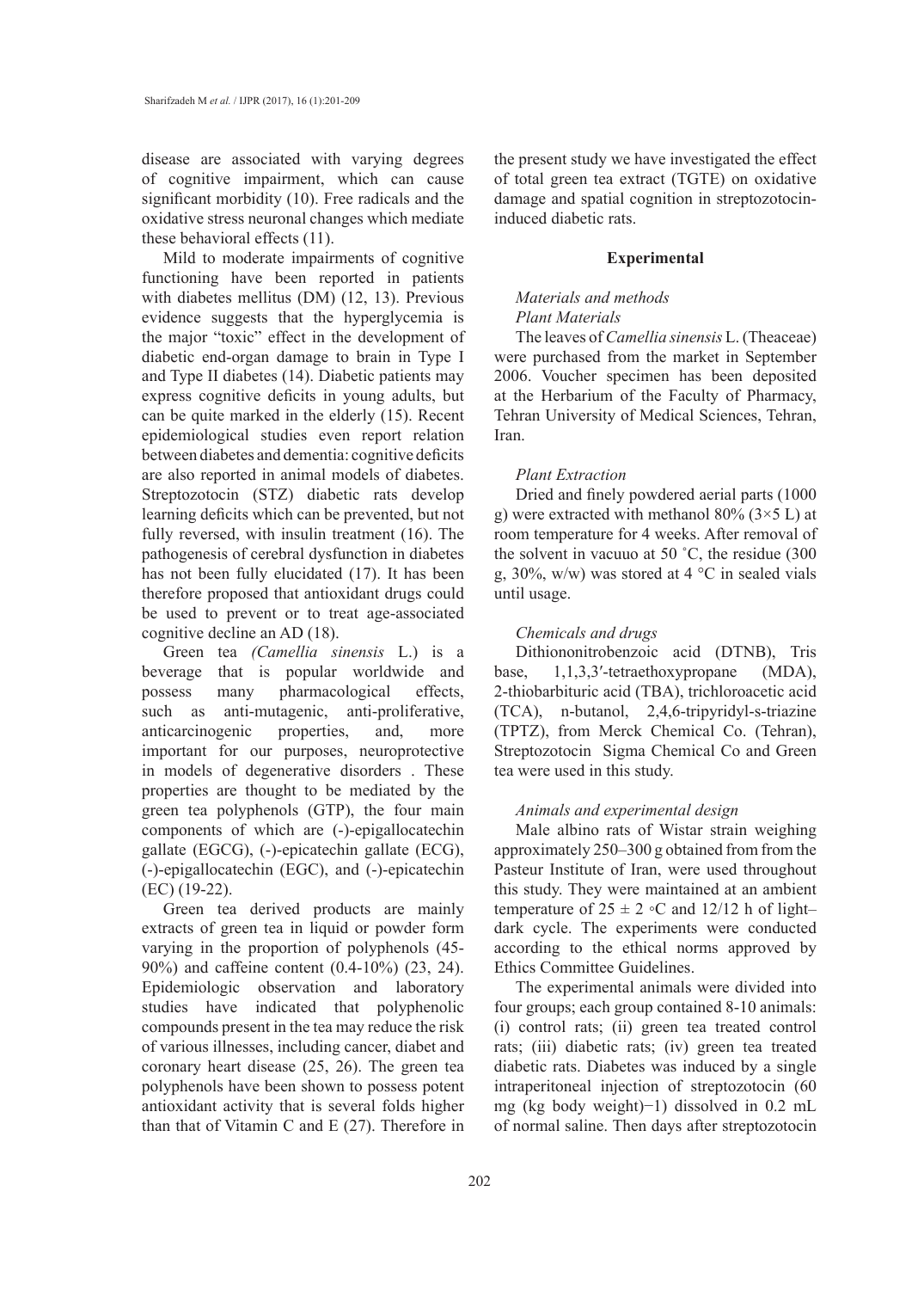injection, development of diabetes was confirmed from tail vein blood glucose level. Rats with blood glucose levels of 250 mg/dL with glycosuria were considered to be diabetic. After diabetes induction, green tea extract was administered orally through the drinking water for 8 weeks  $[3 \text{ mg}/L]$  (28).

# *Behavioral tests*

# *Morris water maze (MWM)*

Spatial memory was evaluated with a conventional MWM, commonly adopted for studying cognitive (29). In our studies, 4-day training trials of animals were conducted. Spatial memory retention was tested 48 h after the training. Training of all groups of rats was conducted in the Morris Water Maze task. The water maze was a black circular tank (136 cm in diameter and 60 cm in height). The tank was filled with water  $(20 \pm 2 \degree C)$  to a depth of 25 cm and was located in a room containing several extra maze cues.

The Plexiglas escape platform used for the spatial task was submerged at a depth of 1 cm from water surface. Rats received one training session consisting of four trials in a day and were tested on four consecutive days. A trial was started by placing the rat in the pool facing the wall in one of the four quadrants delineated by marks at the four cardinal directions. Rats were allowed to swim to the hidden platform and the escape latency (time to find the hidden platform) and path length (distance traveled to the hidden platform) were recorded. If an animal did not escape within 90 sec, it was manually guided to the escape platform by the experimenter. Rats were allowed to rest on the platform for 20 sec between each trial. This procedure was repeated with each rat from starting positions in all four quadrants.

The submerged platform was located in the same quadrant on every trial. The interval between the last training trial and the first testing trial was 48 h. The testing included 1 block of 4 trials.

#### *Simple visual task*

On week 8 after STZ-administration, performance on a 'simple visual task' was evaluated. In the simple visual task, the performance of the diabetic animals was impaired compared with that of the controls. The difference between the groups was most evident during the first day of this new task. In the diabetic animals, there was a lower number of correct responses and a marked increase in the number of both reference and working memory errors, compared with the longitudinal study.

# *Biochemical analysis Estimation of oxidative stress parameters Assay of cellular lipid peroxidation (LPO)*

For measuring the rate of lipid peroxidation, TBA was used which reacts with lipid peroxide molecules. The plasma samples were mixed with TCA (20%) and the precipitate was dispersed in  $H<sub>2</sub>SO<sub>4</sub>$  (0.05 M). TBA (0.2% in sodium sulfate 2M) was added and heated for 30 min in boiling water bath. TBARS adducts were extracted by n-butanol and the absorbance was measured at 532 nm. This reaction is formed in acidic pH and high temperature and the maximum absorption is a pink complex in 532 nm (30).

#### *Assay of total antioxidant capacity (TAC)*

It was measured by ferric reducing ability of plasma (FRAP) method. This method is based on the ability of plasma in reducing  $Fe^{3+}$  to  $Fe^{2+}$ in the presence of TPTZ. The reaction of  $Fe<sup>2+</sup>$ and TPTZ gives a complex with blue color and maximum absorbance in 593 nm (31).

#### *Assay of total thiol groups (TTG)*

To evaluate the plasma total thiol molecules, DTNB was used as a reagent. DTNB reacts with thiol molecules and create a yellow complex which has good absorbance at 412 nm in spectrophotometer (32).

#### *Statistical analysis*

Results were expressed as the mean  $\pm$ SE. for all animals in each group. Statistical analysis was carried out using one-way analysis of variance (ANOVA) followed by post hoc Dunkan test. Statistically significant variations are compared as follows: control versus green tea treated control; control versus diabetic and diabetic versus green tea treated diabetic rats. Results were considered significantly different if  $p < 0.05$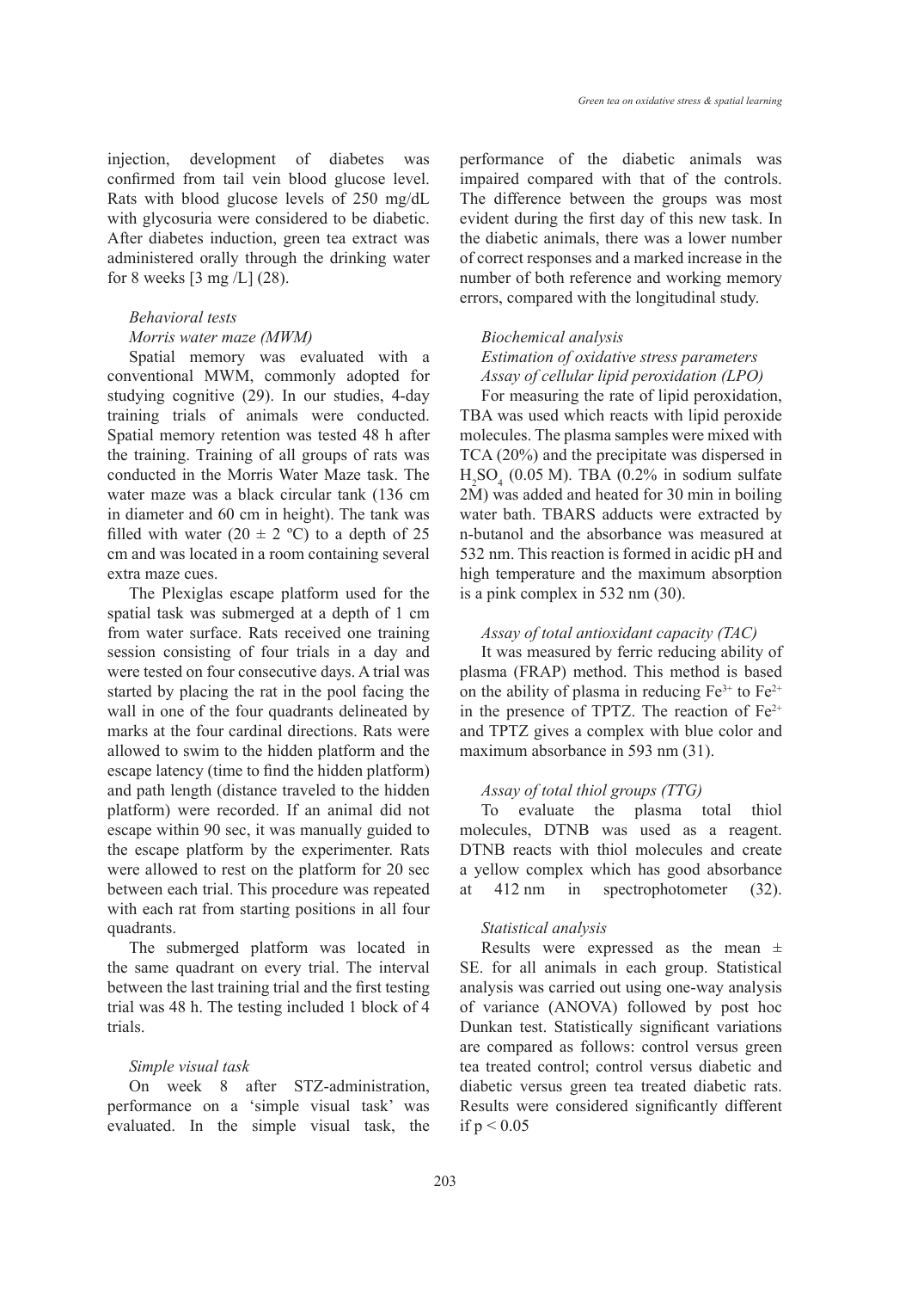



#### **Results**

*Effect of green tea extract on the behavior animal testes*

Administration of GTE decreased escape latency, traveled distance and speed in green tea control and diabetic treated green tea vs. control and diabetic groups. But these changes were not significant (Figure 1.)

*Effect of green tea extract on the oxidative* 

*stress parameters and blood glucose levels rats*

Induction of diabetes mellitus was confirmed by blood glucose value above 250 mg/dL. The streptozotocin-induced diabetic rats showed consistent fasting hyperglycemia throughout the study. As shown in result section, green tea treatment to diabetic rats significantly reduced the blood glucose level. Diabetic animals also showed signs of polyuria, polydipsia and polyphagia.

Result shows the mean  $\pm$  SD of variables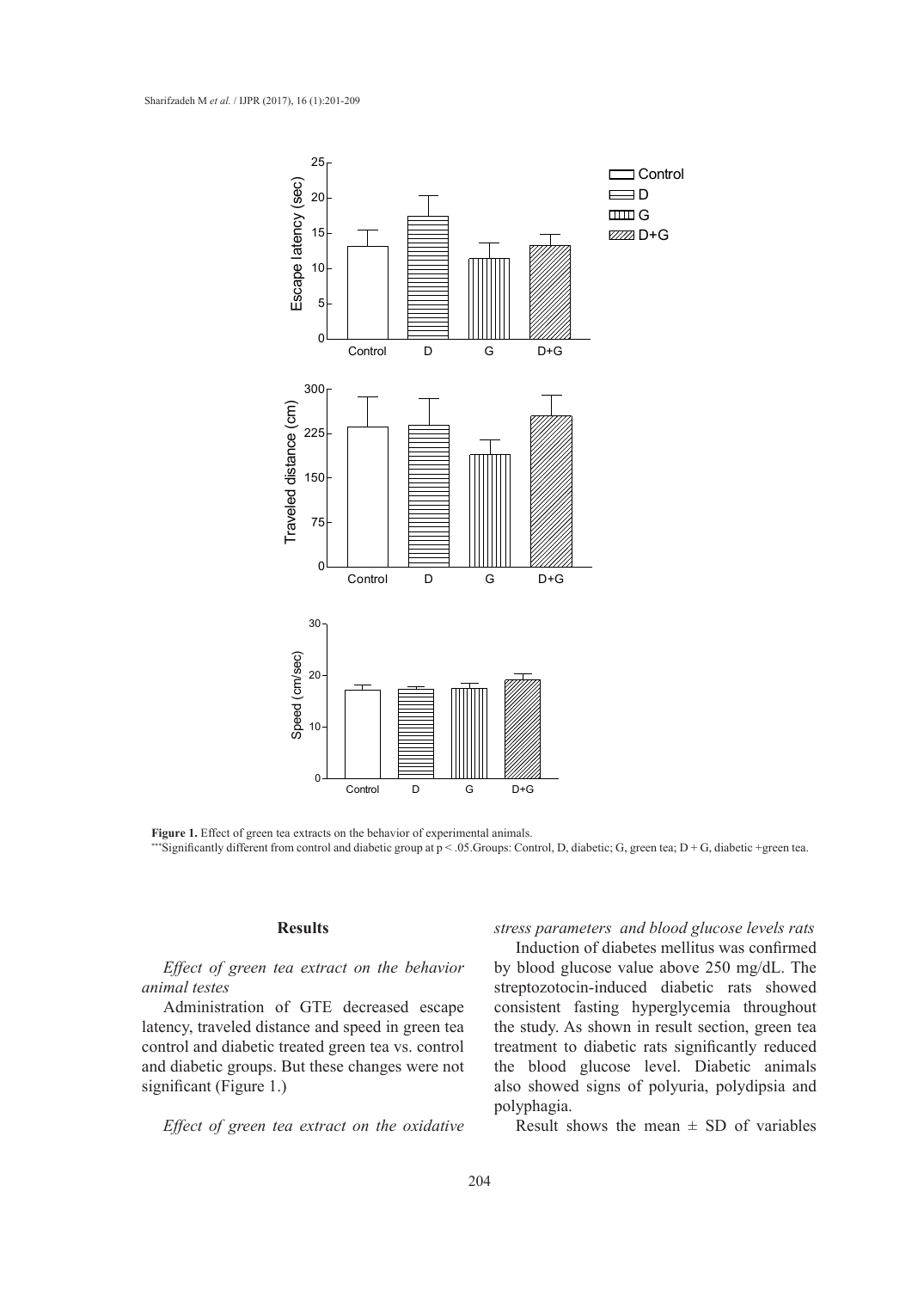

**Figure 2.** Total antioxidant capacity (TAC) in blood of rats. \*\*\*Significantly different from control and diabetic group at  $p < .05$ . Groups: Control, D, diabetic; G, green tea;  $D + G$ , diabetic +green tea.

related to either oxidative stress in animals test A significant increase  $(P = 0.01)$  in FRAP was observed in green tea vs control and green tea vs. diabetic groups . The values for green tea and control and diabetic groups were 3.66  $\pm$  1.51 and 3.52  $\pm$  0.9 and 1.44  $\pm$  0.62  $\mu$ mol/ mL, respectively. Total thiol groups of diabetic treated with green tea were significantly (P  $= 0.02$ ) lower than that of green tea controls  $(0.09 \pm 0.04 \text{ v.s.} 0.29 \pm 0.1 \text{ mM})$ . No significant difference was observed LPO between groups.

#### **Discussion**

The present study demonstrated administration of TGTE improves the performance in water maze tasks and level of parameters oxidative stress such as lipid peroxidation, total antioxidant capacity and total thiol groups in blood correlates with the MWM score. Thus, TGTE may be involved in protecting against neuronal degenerative and accumulation of reactive oxygen species (ROS).In this study, (8 wk) administration of GTE decreased the plasma oxidative status. An increase in the production of free radicals exacerbates the neurodegenerative process by deteriorating cellular enzymes (33). Antioxidative enzymes are activated by GTE intake (34), and the antioxidative potency of human plasma increases with continual ingestion of green tea (35, 36). These antioxidative defense

systems might also prevent oxidative damage in the brain. Long-term intake of GTE may be important because cells are constantly exposed to oxidative stress (37).Activated microglia and astrocytes can release cytokines, ROS and nitric oxide (NO) that may contribute to the memory deficits (38, 39).Green tea was reported to reduce the elevated blood glucose level in both type 1 and type 2 diabetic animals (40). Green tea catechins enhance basal and insulin-stimulated glucose uptake (41), inhibit intestinal glucose uptake by sodium-dependent glucose transporter SGLT1 and mimic insulin by decreasing the expression of genes that control gluconeogenesis (42). The administration of green tea caused a significant increase in body weight and reduction in food and water intake in diabetic rats. This could be due to improved glycemic control produced by green tea in diabetic rats(3, 43).

The increase in thiobarbituric acid-reactive substances (TBARS), an index of lipid peroxidation in the diabetic rats might be due to increased levels of oxygen free radicals. In animal studies, tea polyphenol administration was shown to decrease serum TBARS level due to its potential antioxidant activity (34). Green tea can act as scavengers of free radicals. The most essential oxygen-containing free radicals in many disease states are hydroxyl radical, superoxide anion radical, hydrogen peroxide, oxygen singlet, hypochlorite, nitric oxide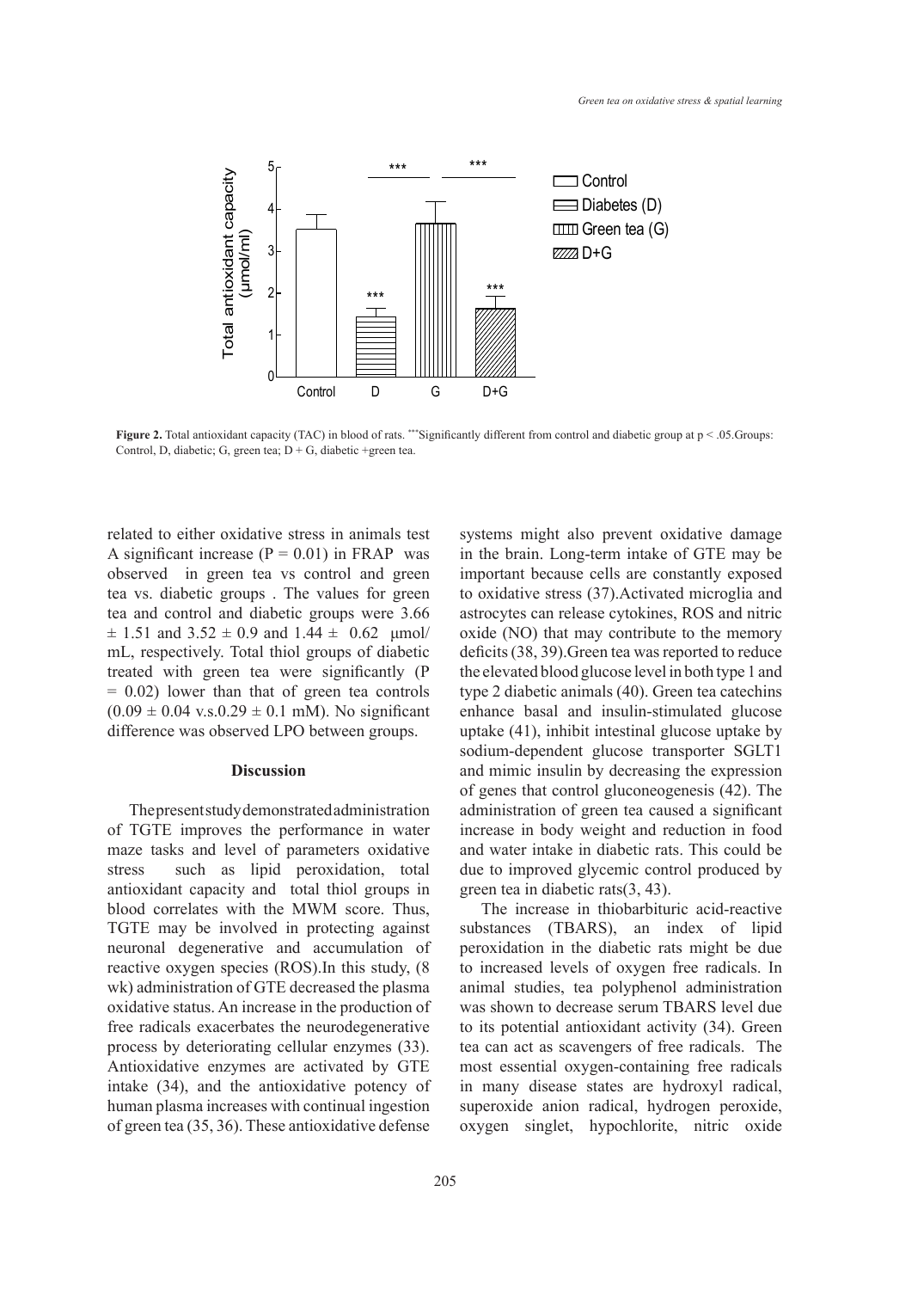

**Figure 3.** Lipid peroxidation (LPO) in blood of rats. \*\*\*Significantly different from control and diabetic group at  $p < .05$ . Groups: Control, D, diabetic; G, green tea;  $D + G$ , diabetic +green tea.

radical, and peroxynitrite radical. These are highly reactive species, capable in the nucleus, and in the membranes of cells of harmful biologically significant molecules such as DNA, proteins, carbohydrates, and lipids (10). Natural antioxidants can decrease oxidative stress damage induced by a direct scavenging of free radicals (27, 47). Tissue GSH plays a central role in antioxidant defense by detoxifying reactive oxygen species directly or in a glutathione peroxidase catalyzed mechanism. The significant decrease in GSH content may be due to increased utilization of GSH for scavenging effect in diabetes (44). Tea administration was shown to

prevent decrease in tissue GSH concentrations in experimental animals (45). Green tea by directly scavenging the free radicals in diabetic rats may reduce the utilization of GSH and thereby exhibiting an increase in the GSH content in green tea treated diabetic rats (46).

Apparently, performance deficits in diabetic rats were accentuated by increases in task complexity, and changes in the behavioral protocol. This former finding is in line with an earlier study in which STZ-diabetic mice displayed normal acquisition of relatively simple tasks, but deficits on a more complex task  $(47, 48)$ . The accentuation of the deficits by



**Figure 4.** Total thiol groups (TTG) in blood of rats. \*\*\*Significantly different from control and diabetic group at  $p < .05$ . Groups: Control, D, diabetic; G, green tea;  $D + G$ , diabetic +green tea.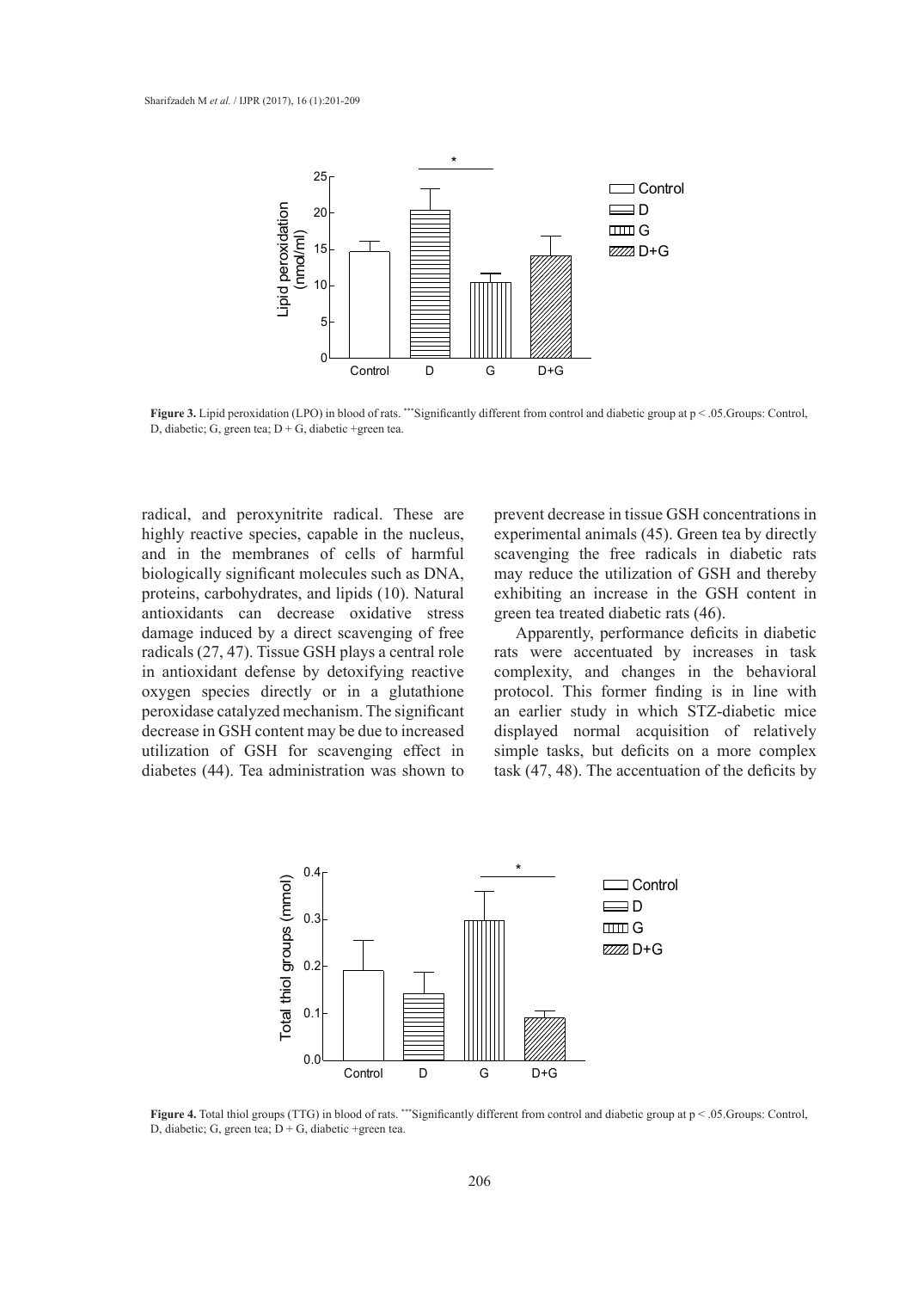changes in the behavioral protocol may reflect an inability of the diabetic rats to adapt their behavioral strategies to the Morris water maze (47). It should also be noted that behavioral deficits in STZ-diabetic rats do not result from direct toxic effects of STZ on the brain (47, 49). Additionally, GTE might be a prophylactic means of preventing neurodegenerative diseases such as Alzheimer's disease which is associated with oxidative damage and neurotoxicity (50, 51). Long-term administration of an amount of PE that could induce antioxidative effects may protect against age-related declines in memory and learning ability in humans. In the process of aging, LPO accumulates and induces disorders of cellular functions (52, 53). Aging also leads to a decline in spatial memory–related learning ability (54). Therefore, the effects of continued intake of GT\_catechin on memory might promote healthy aging of the brain in older (55, 56).There was limitation in the present study such as administration of TGTE in drinking water may be unsuitable and distribution in water wasn't sufficient for good treatment. Further studies are required to clarify the protective effect of green tea on spatial memory decline and biochemical parameters.

#### **Acknowledgment**

We thank Mr. Reza Khorasani in and MrAli kazemi and Dr Aghabigi in Toxicology lab for help with the preparation of the manuscript. This study was supported by funds from Tehran University of Medical Sciences.

#### **References**

- Biessels GJ, Kappelle A, Bravenboer B, Erkelens D (1) and Gispen W. Cerebral function in diabetes mellitus. *Diabetologia* (1994) 37: 643-50.
- (2) Prescott JH, Richardson JT and Gillespie CR. Cognitive function in diabetes mellitus: the effects of duration of illness and glycaemic control. *Brit. J. Clin. Psychol.* (2011) 29: 167-75.
- (3) Silva KC, Rosales MA, Hamassaki DE, Saito KC, Faria AM, Ribeiro PA, Faria JB and Faria JM. Green tea is neuroprotective in diabetic retinopathy. *Invest. Ophthal. Visual. Sci. (*2013) 54: 1325-36.
- (4) Prickaerts J, Fahrig T and Blokland A. Cognitive performance and biochemical markers in septum, hippocampus and striatum of rats after an icv injection

of streptozotocin: a correlation analysis. *Behav. Brain. Res.* (1999) 102: 73-88.

- (5) Kaplan M, Aviram M and Hayek T. Oxidative stress and macrophage foam cell formation during diabetes mellitus–induced atherogenesis: Role of insulin therapy. *Pharm. Therap.* (2012) 136: 175-85.
- $(6)$  Price J, Verma S and Li R-K. Diabetic heart dysfunction: is cell transplantation a potential therapy? *Heart. Fail. Rev.* (2003) 8: 213-19.
- (7) Butterfield DA, Howard BJ, Yatin S, Allen KL and Carney JM. Free radical oxidation of brain proteins in accelerated senescence and its modulation by N-tertbutyl-α-phenylnitrone. *Proceed. Nat. Acad. Sci.* (1997) 94: 674-78.
- (8) Butterfield DA, Drake J, Pocernich C and Castegna A. Evidence of oxidative damage in Alzheimer›s disease brain: central role for amyloid β-peptide. *Trend. Mol. Med.* (2001) 7: 548-54.
- Ranjbar A, Ghahremani MH, Sharifzadeh M, Golestani (9) A, Ghazi-Khansari M, Baeeri M and Abdollahi M. Protection by pentoxifylline of malathion-induced toxic stress and mitochondrial damage in rat brain. *Hum. Exp. Toxicol.* (2010) 29: 851-64.
- (10) Cantuti-Castelvetri I, Shukitt-Hale B and Joseph JA. Neurobehavioral aspects of antioxidants in aging. *Inter. J. Develop. Neurosci.* (2000) 18: 367-81.
- (11) Joseph JA, Shukitt-Hale B, Denisova NA, Bielinski D, Martin A, McEwen JJ and ickford PC. Reversals of age-related declines in neuronal signal transduction, cognitive, and motor behavioral deficits with blueberry, spinach, or strawberry dietary supplementation. *The. J. Neurosci.* (1999) 19: 8114-21.
- $(12)$  Awad N, Gagnon M and Messier C. The relationship between impaired glucose tolerance, type 2 diabetes, and cognitive function. *J. Clin. Exp. Neuropsychol.* (2004) 26: 1044-80.
- $(13)$  Phillips S and Phillips A. Diabetes, dignity and cognitive impairment**.** *Nurs. Resid. Care* (2012) 14: 370-73.
- $(14)$  Gispen WH and Biessels G-J. Cognition and synaptic plasticity in diabetes mellitus. *Trends. Neurosci.*  (2000) 23: 542-49.
- (15) Kramer L, Fasching P, Madl C, Schneider B, Damjancic P, Waldhäusl W, Irsigler K and Grimm G. Previous episodes of hypoglycemic coma are not associated with permanent cognitive brain dysfunction in IDDM patients on intensive insulin treatment. *Diabetes* (1998) 47: 1909-14.
- $(16)$  Stewart R and Liolitsa D. Type 2 diabetes mellitus, cognitive impairment and dementia. *Diabet. Med*. ( 2001) 16: 93-112.
- (17) Ott A, Stolk R, Hofman A, Van Harskamp F, Grobbee D and Breteler M. Association of diabetes mellitus and dementia: the Rotterdam Study. *Diabetologia* (1996) 39: 1392-97.
- (18) Masaki KH, Losonczy KG, Izmirlian G, Foley DJ, Ross GW, Petrovitch H, Havlik R and White LR. Association of vitamin E and C supplement use with cognitive function and dementia in elderly men.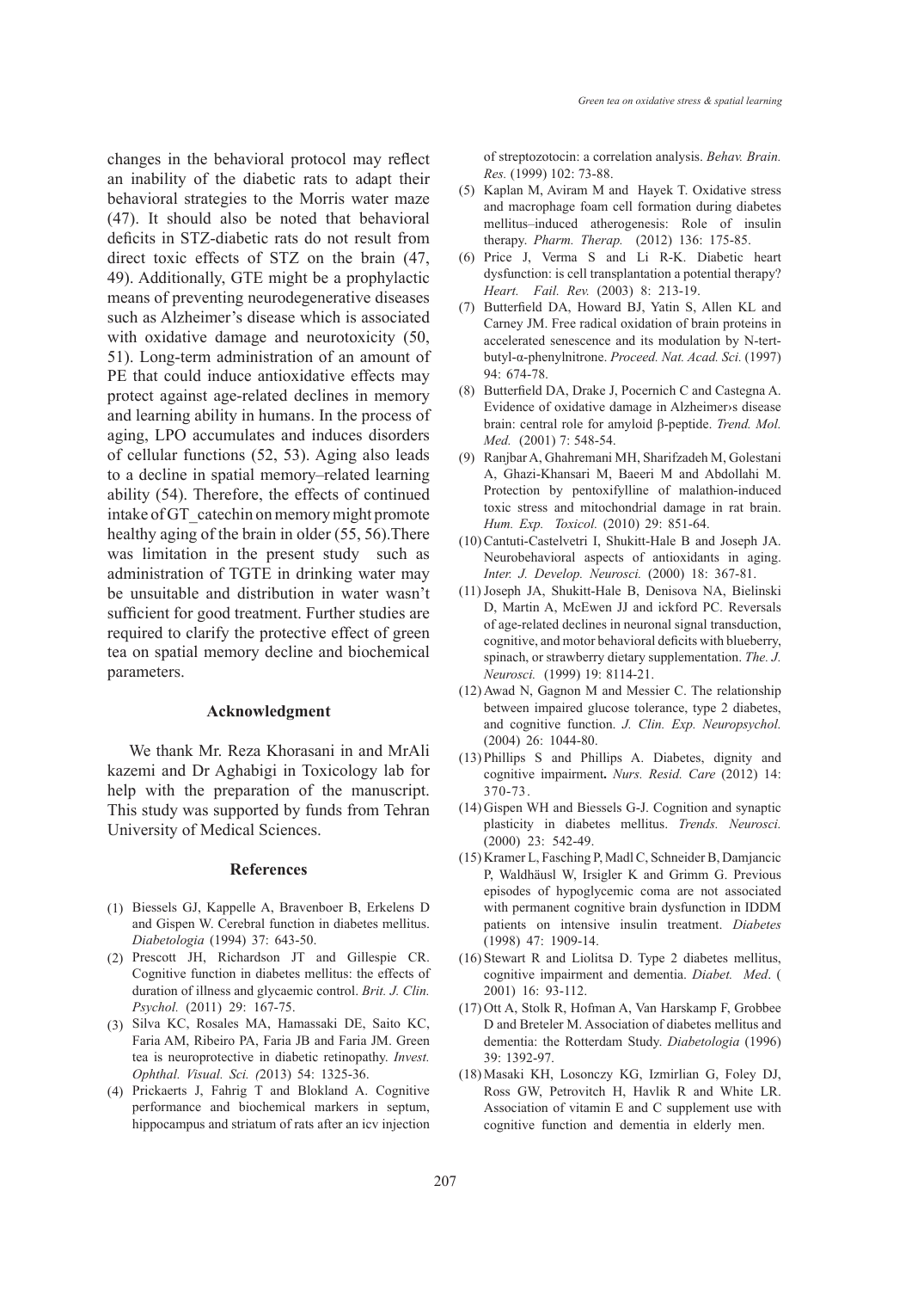of streptozotocin: a correlation analysis. *Behav. Brain. Res.* (1999) 102: 73-88.

- (5) Kaplan M, Aviram M and Hayek T. Oxidative stress and macrophage foam cell formation during diabetes mellitus–induced atherogenesis: Role of insulin therapy. *Pharm. Therap.* (2012) 136: 175-85.
- $(6)$  Price J, Verma S and Li R-K. Diabetic heart dysfunction: is cell transplantation a potential therapy? *Heart. Fail. Rev.* (2003) 8: 213-19.
- (7) Butterfield DA, Howard BJ, Yatin S, Allen KL and Carney JM. Free radical oxidation of brain proteins in accelerated senescence and its modulation by N-tertbutyl-α-phenylnitrone. *Proceed. Nat. Acad. Sci.* (1997) 94: 674-78.
- (8) Butterfield DA, Drake J, Pocernich C and Castegna A. Evidence of oxidative damage in Alzheimer›s disease brain: central role for amyloid β-peptide. *Trend. Mol. Med.* (2001) 7: 548-54.
- Ranjbar A, Ghahremani MH, Sharifzadeh M, Golestani (9) A, Ghazi-Khansari M, Baeeri M and Abdollahi M. Protection by pentoxifylline of malathion-induced toxic stress and mitochondrial damage in rat brain. *Hum. Exp. Toxicol.* (2010) 29: 851-64.
- (10) Cantuti-Castelvetri I, Shukitt-Hale B and Joseph JA. Neurobehavioral aspects of antioxidants in aging. *Inter. J. Develop. Neurosci.* (2000) 18: 367-81.
- (11) Joseph JA, Shukitt-Hale B, Denisova NA, Bielinski D, Martin A, McEwen JJ and ickford PC. Reversals of age-related declines in neuronal signal transduction, cognitive, and motor behavioral deficits with blueberry, spinach, or strawberry dietary supplementation. *The. J. Neurosci.* (1999) 19: 8114-21.
- $(12)$  Awad N, Gagnon M and Messier C. The relationship between impaired glucose tolerance, type 2 diabetes, and cognitive function. *J. Clin. Exp. Neuropsychol.* (2004) 26: 1044-80.
- $(13)$  Phillips S and Phillips A. Diabetes, dignity and cognitive impairment**.** *Nurs. Resid. Care* (2012) 14: 370-73.
- $(14)$  Gispen WH and Biessels G-J. Cognition and synaptic plasticity in diabetes mellitus. *Trends. Neurosci.*  (2000) 23: 542-49.
- (15) Kramer L, Fasching P, Madl C, Schneider B, Damjancic P, Waldhäusl W, Irsigler K and Grimm G. Previous episodes of hypoglycemic coma are not associated with permanent cognitive brain dysfunction in IDDM patients on intensive insulin treatment. *Diabetes* (1998) 47: 1909-14.
- $(16)$  Stewart R and Liolitsa D. Type 2 diabetes mellitus, cognitive impairment and dementia. *Diabet. Med*. ( 2001) 16: 93-112.
- (17) Ott A, Stolk R, Hofman A, Van Harskamp F, Grobbee D and Breteler M. Association of diabetes mellitus and dementia: the Rotterdam Study. *Diabetologia* (1996) 39: 1392-97.
- (18) Masaki KH, Losonczy KG, Izmirlian G, Foley DJ, Ross GW, Petrovitch H, Havlik R and White LR. Association of vitamin E and C supplement use with cognitive function and dementia in elderly men.

*Neurology* (2000) 54: 1265-72.

- (19) Choi JY, Park CS, Kim DJ, Cho MH, Jin BK, Pie JE and Chung WG. Prevention of nitric oxide-mediated 1-methyl-4-phenyl-1, 2, 3, 6-tetrahydropyridineinduced Parkinson's disease in mice by tea phenolic epigallocatechin 3-gallate. *Neurotoxicol* (2002) 23: 367-74.
- $(20)$  Guo S, Yan J, Yang T, Yang X, Bezard E and Zhao B. Protective effects of green tea polyphenols in the 6-OHDA rat model of Parkinson's disease through inhibition of ROS-NO pathway. *Biol. Psych*. ( 2007) 62: 1353-62.
- $(21)$  Nie G, Jin C, Cao Y, Shen S and Zhao B. Distinct effects of tea catechins on 6-hydroxydopamineinduced apoptosis in PC12 cells. *Arch. Biochem. Biophys*. (2002) 397: 84-90.
- Levites Y, Weinreb O, Maor G, Youdim MB and (22) Mandel S. Green tea polyphenol (-)-epigallocatechin-3-gallate prevents N-methyl-4-phenyl-1,2,3,6 tetrahydropyridine-induced dopaminergic neurodegeneration*. J. Neurochem.* (2001) 78: 1073-82.
- (23) Mukhtar H, Wang ZY, Katiyar SK and Agarwal R. Tea components: antimutagenic and anticarcinogenic effects. *Prevent. Med.* (1992) 21: 351-60.
- (24) Sano M, Takahashi Y, Yoshino K, Shimoi K, Nakamura Y, Tomita I, Oguni I and Konomoto H. Effect of tea (Camellia sinensis L.) on lipid peroxidation in rat liver and kidney: a comparison of green and black tea feeding. *Biol. Pharm. Bull*. (1995) 18: 1006**.**
- $(25)$  Dufresne CJ and Farnworth ER. A review of latest research findings on the health promotion properties of tea. *The. J. Nut. Biochem.* (2001) 12: 404-21.
- (26) Chaiyasut C, Kusirisin W, Lailerd N, Lerttrakarnnon P, Suttajit M and Srichairatanakool S. Effects of phenolic compounds of fermented thai indigenous plants on oxidative stress in streptozotocin-induced diabetic rats. *Evid.Based. Compl. Alter. Med*. (2011) 2011: 1-10.
- (27) Rice-evans CA, Miller NJ, Bolwell PG, Bramley PM and Pridham JB. The relative antioxidant activities of plant-derived polyphenolic flavonoids. *Free. Rad. Res.* (1995) 22: 375-83.
- $(28)$  Kaur T, Pathak C, Pandhi P and Khanduja K. Effects of green tea extract on learning, memory, behavior and acetylcholinesterase activity in young and old male rats. *Brain. Cogni.* (2008) 67: 25-30.
- (29) Sharifzadeh M, Tavasoli M, Naghdi N, Ghanbari A, Amini M and Roghani A. Post-training intrahippocampal infusion of nicotine prevents spatial memory retention deficits induced by the cyclooxygenase-2-specific inhibitor celecoxib in rats. *J. Neurochem*. (2005) 95: 1078-90.
- $(30)$  Yagi K. Simple assay for the level of total lipid peroxides in serum or plasma. *Methods. Mol. Biol.*  (1998) 108: 101-6.
- $(31)$  Benzie IF and Strain J. The ferric reducing ability of plasma (FRAP) as a measure of "antioxidant power": the FRAP assay. *Anal. Biochem.* (1996) 239: 70-76.
- $(32)$  Hu M and Dillard C. Plasma SH and GSH measurement. *Methods. Enzymol.* (1994) 233: 87-90.